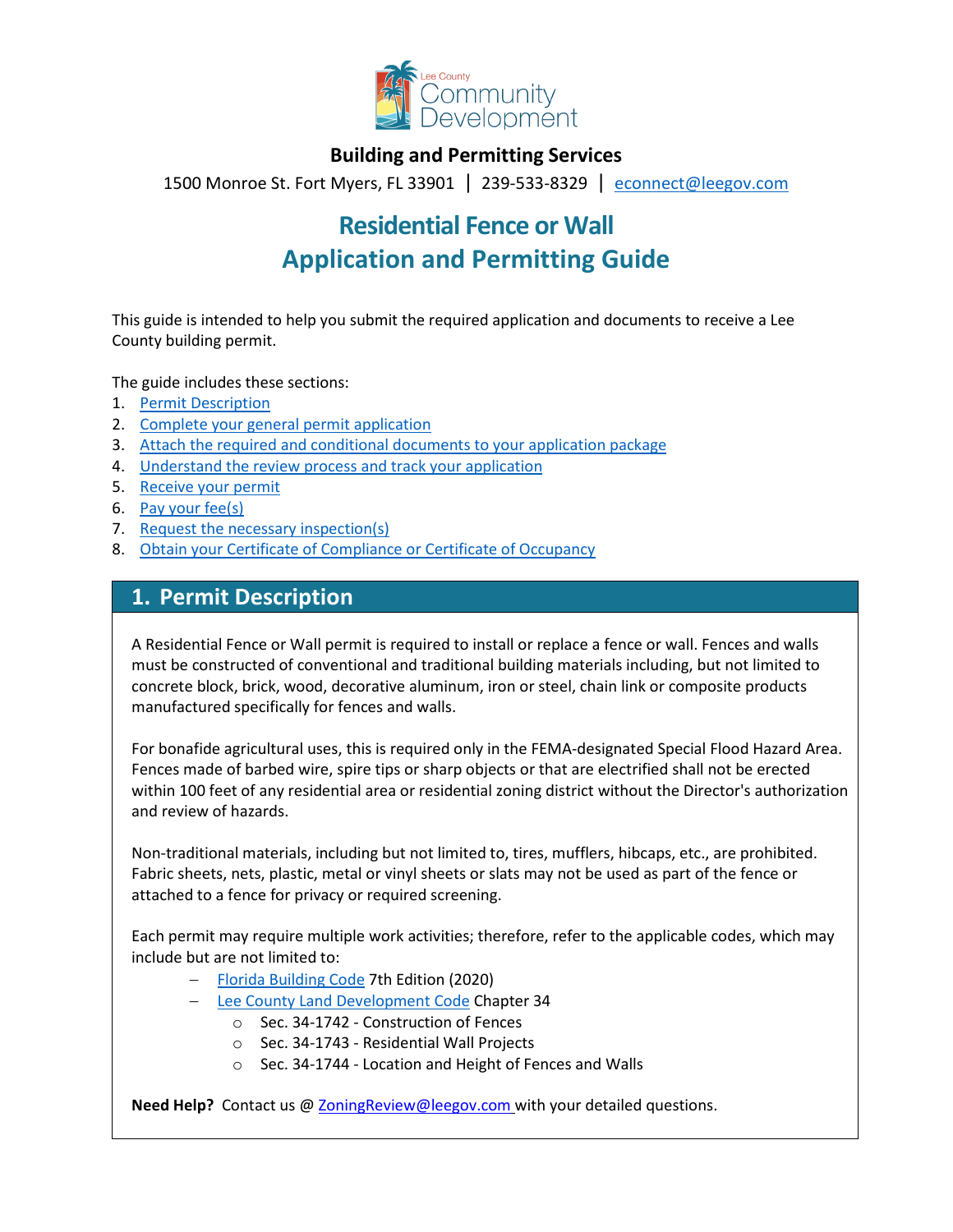## <span id="page-1-0"></span>**2. Complete the General Permit Application**

*A complete application package consists of the application (paper or online) and all required supporting documents.*

All applicants are encouraged to use Lee County's eConnect online permitting system to apply for permits. **CONTRACTORS ARE REQUIRED TO USE ECONNECT.**

#### **A. Paper Application Package**

Paper applications can only be submitted by Owner-Builders. Complete the [paper application](https://www.leegov.com/dcd/PermittingDocs/FenceApplication.pdf) and attach all of the required and conditional documents described in this guide, including the [Owner-](https://www.leegov.com/dcd/PermittingDocs/OwnerBldrDisclosure.pdf)[Builder Disclosure Statement.](https://www.leegov.com/dcd/PermittingDocs/OwnerBldrDisclosure.pdf) INCLUDE THREE COLLATED SETS OF PLANS for paper submissions.

A paper application package must be submitted in person to the Building Department. The office is located at the Lee County Public Works Building, first floor, 1500 Monroe St., Fort Myers, FL 33901.

#### **B. eConnect Application Package (Electronic Submission)**

**Register for eConnect**

To apply for a Lee County permit online, you must first register at *eConnect*. Instructions for **New Users: Register for an Account** are included on the eConnect login page.

Review th[e eConnect Users Guide](https://www.leegov.com/dcd/Documents/eServ/eConnect/eServicesGuide.pdf) for more details about using eConnect.

Also see **eConnect Instructions** highlighted throughout this guide.

#### **eConnect Steps**

Once you have logged into [eConnect,](https://accelaaca.leegov.com/aca/) select the *Permitting* menu to *Create an Application*. Review the general disclaimer terms and select the checkbox to *Continue Application*.

#### **1. Select a Record Type**

On the *Select a Record Type* screen, **select Residential (single, two-family attached, duplex)**>> **Residential Fence Permit**. Or search on the term *Fence.* Select the radio button and *Continue Application*.

- **2. Provide the Property Information** (\* indicates required fields) to identify the property for which the permit will be used. Lookup the property information using one of the options below, then click *Search:*
	- Address (using the required fields Street No., Street Name); or
	- Parcel (using Parcel Number).

**eConnect Instructions:** If multiple addresses are found, they will be displayed in the *Address Search Result List.* Use the radio button to select the desired record, then click *Select.*

Once search results are displayed, the other fields on the screen will automatically populate. Review information for accuracy and *Continue Application.*

#### **3. Applicant and Contacts**

If a licensed contractor is providing the service for this permit, they must have either a Stateissued license registered with Lee County or have a Lee County-issued certificate of competency. Both require a current Certificate of Insurance for liability and workers' compensation AND/OR a current workers' compensation exemption status with the State of Florida. Verify Lee County contractor registration at [Contractor Search](https://www.leegov.com/dcd/ContLic/ActCont) or contact Contractor Licensing at [ContractorLicensing@leegov.com](mailto:ContractorLicensing@leegov.com) or 239-533-8895.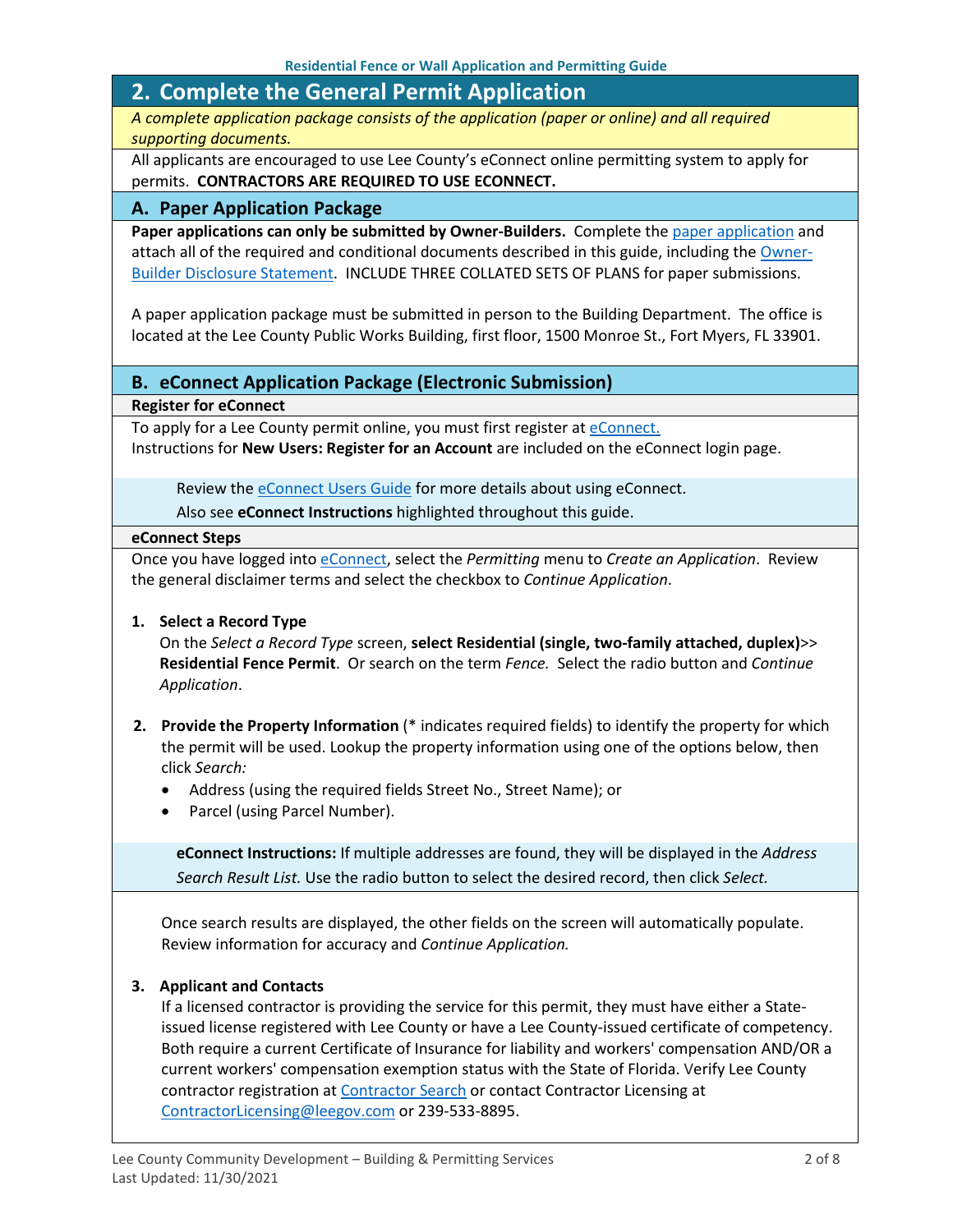Note: If the applicant is an owner-builder and not a licensed contractor, a[n Owner-Builder](https://www.leegov.com/dcd/PermittingDocs/OwnerBldrDisclosure.pdf)  [Disclosure Statement](https://www.leegov.com/dcd/PermittingDocs/OwnerBldrDisclosure.pdf) must be attached to the application.

To associate the Applicant and Contact(s) with the permit application, use either: *Select from Account* or *Add New*.

Note: The Applicant listed in eConnect will receive all notifications from the County related to their application.

#### **4. Project Detail Fields**

Complete all applicable fields. An explanation of certain fields has been provided below for your reference.

- **Project Name:** What is the name of the project?
	- For Commercial Projects input the Project's Business Name (associated with the Business License) as the Project Name
	- For Residential Projects input the name of the community/subdivision or city as the Project Name
- **Brief Description of Proposed Work:** Provide enough detail for the reviewer to understand the permit-related details of the project and *Continue Application.*
- **Type of Permit:** Select the type. (Options: *Fence, Garden, Retaining, Wall*)
- **Private Provider Plan Review**: Is the plan being reviewed by a private provider? (Options: *Yes* or *No*).

If yes, the Private Provider Compliance Affidavit and Notice to Building Officials of the Use Private Provider form must be submitted with this application. [Notice to Private Providers](https://www.floridabuilding.org/fbc/committees/Private_Providers/Private_Providers.htm)

• **Private Provider Inspections**: Will the project be inspected by a private provider? (Options: *Yes* or *No*).

Note: Private Provider Inspections are required if electing to use Private Provider Review services.

- **Construction Value**:
- **Will fence be used as a pool enclosure?:**

(Options: *Yes* or *No*). If yes, self-latching gate details must be submitted.

- **Master #:**If using a mastered plan indicate that reference number.
- **Directions:** Provide directions to the property and the specific structure being permitted.
- **Fence/Wall Material:**

(Options: *Aluminum, Chainlink, Coasted Galvanized Metal, Combination, Concrete Block, Painted Metal, Picket, Plastic/Vinyl, Precast, Split Rail, Styrofoam, Wire, Wood, Wood Wire Combo per Approved DCD drawing*).

• **Height (Feet):**

#### **5. Attachments/Documents**

- For Electronic Submittals: In the *Attachments* window, *Add* the required and conditional documents.
- For Paper Submittals: Provide the completed application, the Owner Builder Disclosure Statement and any other required and conditional documents.

(Use list of documents in Section 3.)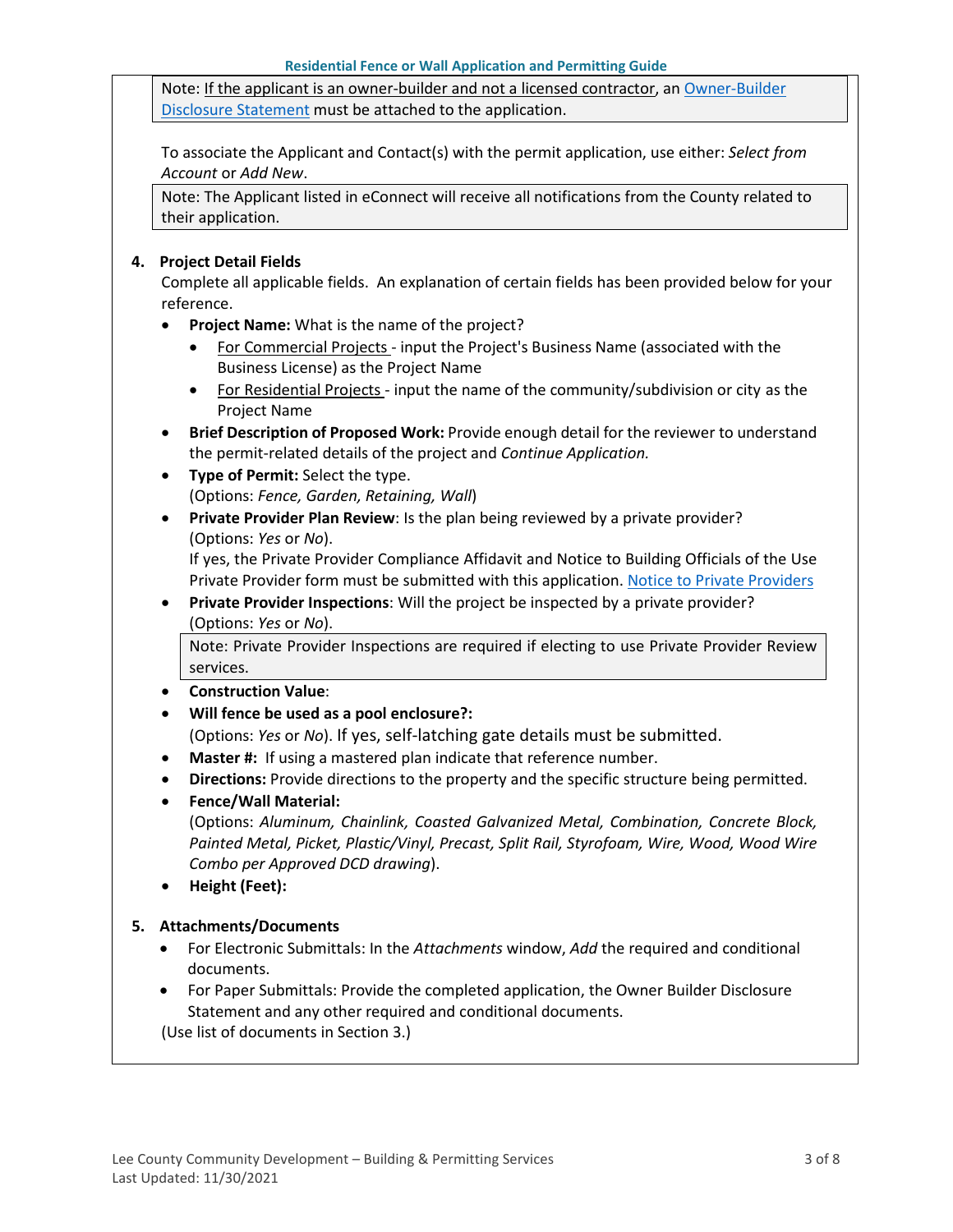### <span id="page-3-0"></span>**3. Attach Required and Conditional Documents**

*Notice: Lee County may request additional supporting documentation to process the permit. Additional restrictions applicable to this property may be found in public records, and there may be additional permits required from other governmental entities such as water management districts, state or federal agencies.*

#### **Required Documents**

#### **1. Site Plan / Plot Plan**

- All property lines;
- Streets;
- Bodies of water on or abutting the property;
- Buildings and/or fences on the property;
- Easements on the property;
- Location of the proposed fence/wall;
- Setbacks from property lines and waterbodies
- FEMA flood map information, particularly if the project is in a regulatory floodway or V Zone; and
- All recorded easements. It is the responsibility of the applicant to research existing easements and other site plan information adequate for staff to review.

#### **[Sample](https://www.leegov.com/dcd/PermittingDocs/ResFenceSitePlanSample.pdf)**

#### **Conditional Required Documents**

**2. No Rise Certificate**

If work is being done within a regulatory Floodway and involves land disturbing activity (e.g. moving dirt), including fill, new construction, substantial improvements, and other development, an analysis is required showing that the proposed work will not increase the base flood elevation. The analysis (known as a No-Rise or No-Impact Certification) is to be submitted, reviewed, and subsequently approved by the Floodplain Administrator. This analysis must be signed and sealed by a Florida licensed engineer and is to be submitted with the Site Plan. Please review this website for more information:

<https://www.leegov.com/dcd/flood/firm/zones/regulatoryfloodway/>

To determine if the parcel for your worksite is in a Floodway, go to the LeeSpinS website [\(https://leegis.leegov.com/LeeSpInS/\)](https://leegis.leegov.com/LeeSpInS/); search by STRAP #, Folio ID, Owner, or Address – results returned with icons across the bottom; click on the Flood Info icon; then click on Flood Info to retrieve a report; in the 3<sup>rd</sup> column of the FIRM Floodway row you will see either 'FLOODWAY', 'OUTSIDE FLOODWAY', or the name of a Municipality (such as 'City of Fort Myers'). FLOODWAY means that your parcel is in a Floodway; OUTSIDE FLOODWAY means that your parcel is not in a Floodway; and the municipality name means that you will need to contact that municipality to determine if your worksite is in a Floodway. You may also see a percentage (%) next to FLOODWAY or OUTSIDE FLOODWAY. These numbers show the percentage of the parcel that is in, or out of, the Floodway.

Lee County contact information: (239) 533-8585

Municipality contact information:

- City of Bonita Springs (239) 444-6150
- City of Cape Coral (239) 574-0553
- City of Fort Myers (239) 321-7925

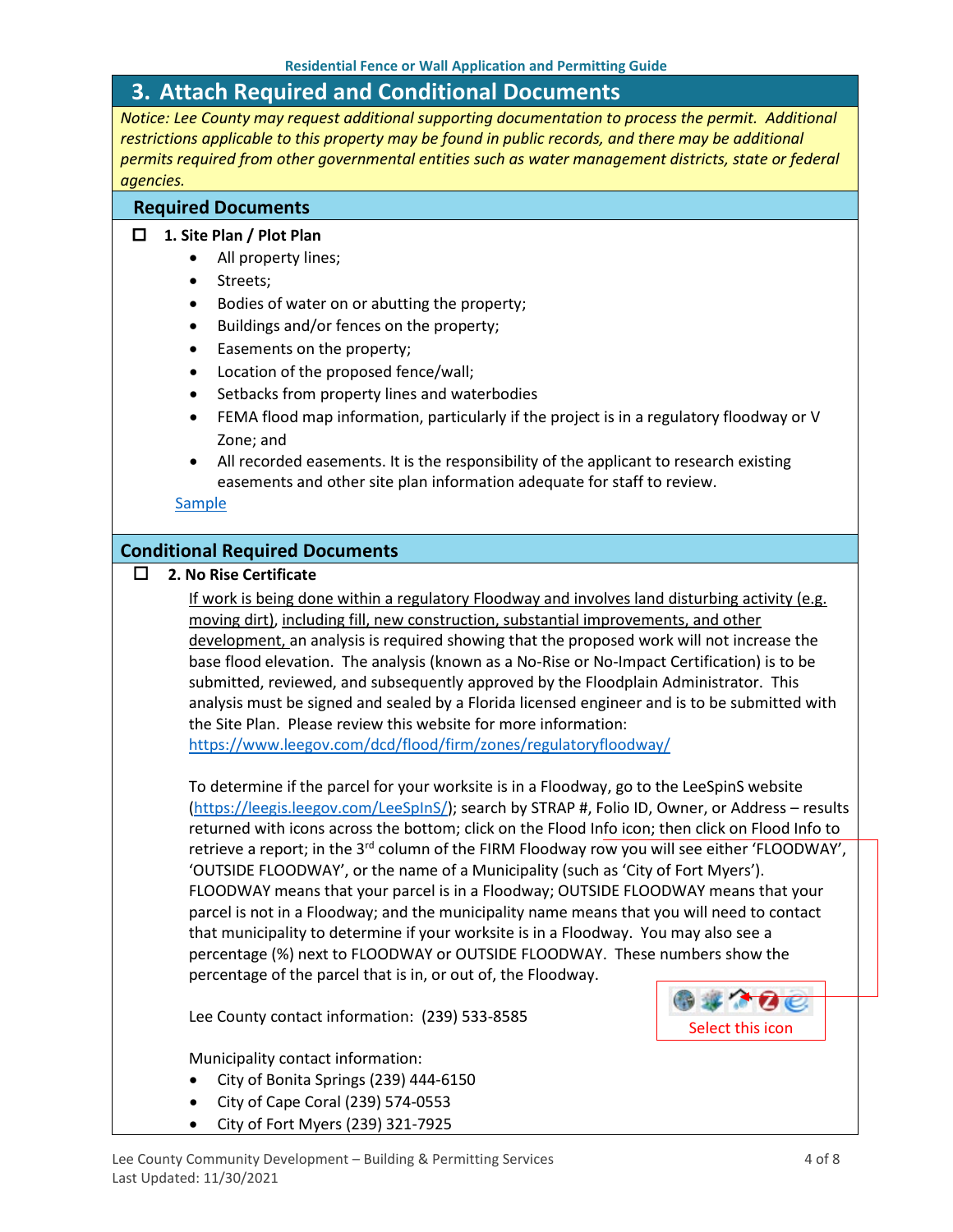- City of Sanibel (239) 472-3700
- Village of Estero (239) 221-5036
- Town of Fort Myers Beach (239) 765-0202

#### **3. Proof of Ownership**

If the ownership information on the permit application does not match the property owner information on the Lee County Property Appraiser's website [\(http://www.leepa.org\)](http://www.leepa.org/), submit proof of ownership, for example, a recorded Warranty Deed.

#### **4. Signed and Sealed Blue Prints**

If a fence or wall is higher than 6 feet (excluding chain-link fences), provide blueprints/engineering plans that are signed and sealed by a Florida Registered Architect or Engineer.

If the project is a wall, include:

- Footer detail;
- Re-bar; and
- How many courses of block will be utilized.

#### **5. Pool Barrier Information**

If the permit is for a pool barrier, include:

- Fence materials;
- Height and applicable dimensions of vertical and horizontal members;
- Post embedment type and depth and/or deck attachment details; and
- Gate locations and sizes as well as self-closing, self-latching hardware & devices information.

#### **6. Historical Architectural Review.**

If the project is within a Historic District or is a Designated Historic Property, follow the regulations for **Designated Historic Districts** on the Lee County website. Please contact [DCDHistoric@leegov.com](mailto:DCDHistoric@leegov.com) if you have questions.

#### **7. Vegetation Removal Permit**

If the project is on property in unincorporated Lee County that is over 5 acres, over 2 acres on Pine Island, or any property on a barrier island, then a permit is required for the removal of vegetation and protection of endangered species. For more information, please review the [Environmental Sciences](https://www.leegov.com/dcd/es) section of the website and [Application Information and](https://www.leegov.com/dcd/es/apps)  [Authorization Letter.](https://www.leegov.com/dcd/es/apps) Please contact [PODEnvVeg@leegov.com](mailto:PODEnvVeg@leegov.com) if you have questions.

#### **8. Notice of Commencement**

If project value is \$2,500 or more, submit the completed [Notice of Commencement](https://www.leegov.com/dcd/PermittingDocs/NoticeofCommencement.pdf) to the Lee County Clerk of Court to provide notice that improvement will be made to a real property. **Permit cannot be issued until this notice is recorded with the Lee County Clerk of Court. Tip:** Complete this as soon as possible; the lack of a Notice of Commencement submission commonly holds up issuance of the permit.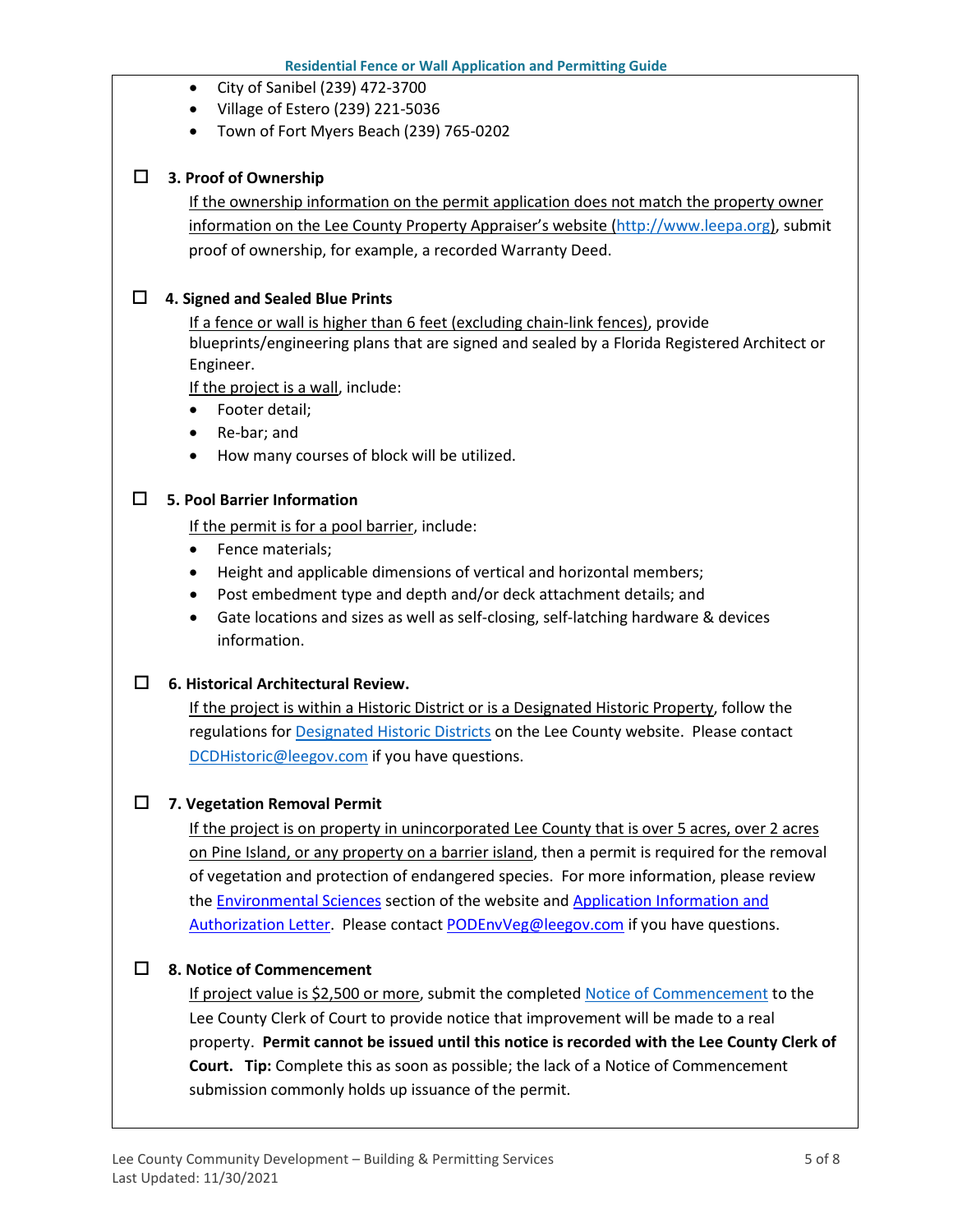# <span id="page-5-0"></span>**4. Understand the Review Process and Track Your Application Completeness Check**

When the application package is first received, it is reviewed for completeness to determine that the general application is complete and that all required documents, signatures, and seals are attached. If the package is incomplete, the applicant must provide missing information before the application package can be forwarded for review.

#### **Application Review**

Complete applications are forwarded to multiple functional areas for review.

- eConnect applications can be reviewed simultaneously by the required reviewers.
- Paper applications are reviewed by one person at a time and must be physically handed off among the required reviewers.

Applicants can use [eConnect](https://accelaaca.leegov.com/aca/) at any time to track the progress of the application record through the process, for both Electronic and Paper submittals.

**eConnect Instructions:** Search for your permit application using *My Records*, the *Global Search* or the *Search Applications* under the *Permitting* menu. Click on the record number for your permit application to see the Records Status, Conditions and Record Details.

#### **Notice of Rejection**

If applicable, the final reviewer consolidates all comments and an email notice is sent to the applicant.

**Rejection Notice:** A rejection notice will be sent to the applicant with specific points of failure that must be corrected and resubmitted for approval. Applicants have 30 days to address the points of failure and to resubmit information and documentation. A cover letter addressing the points of failure is required with the resubmittal.

- **Resubmitting an Application via eConnect:** To update the required information and to ensure correct versioning in eConnect, **attachments that are resubmitted should have the same file name as the original.**
- **Resubmitting a Paper Application:** Bring updated documentation to the first floor of the Lee County Public Works Building, 1500 Monroe St., Fort Myers, FL 33901.

#### **Notice of Approval**

**File Verification - Notification**: Staff completes a final document review to determine any outstanding documents and invoice all applicable fees. The "Ready Sheet" outlining outstanding fees and required documents is emailed to the applicant.

### <span id="page-5-1"></span>**5. Receive Your Permit**

Applicants who applied electronically may access their permit(s) and approved plans from [eConnect.](https://accelaaca.leegov.com/aca/)

**eConnect Instructions:** Search for your permit application using *My Records*, the *Global Search* or the *Search Applications u*nder the *Permitting* menu. Click on the record number for your permit application, and select *Attachments.* All documents will be listed. Choose the *Actions*  drop-down to review document details. Click on the document name to open or save.

For Paper Applications: The permit and approved plans are issued in person at the Lee County Public Works Building, 1500 Monroe St., Fort Myers, FL 33901.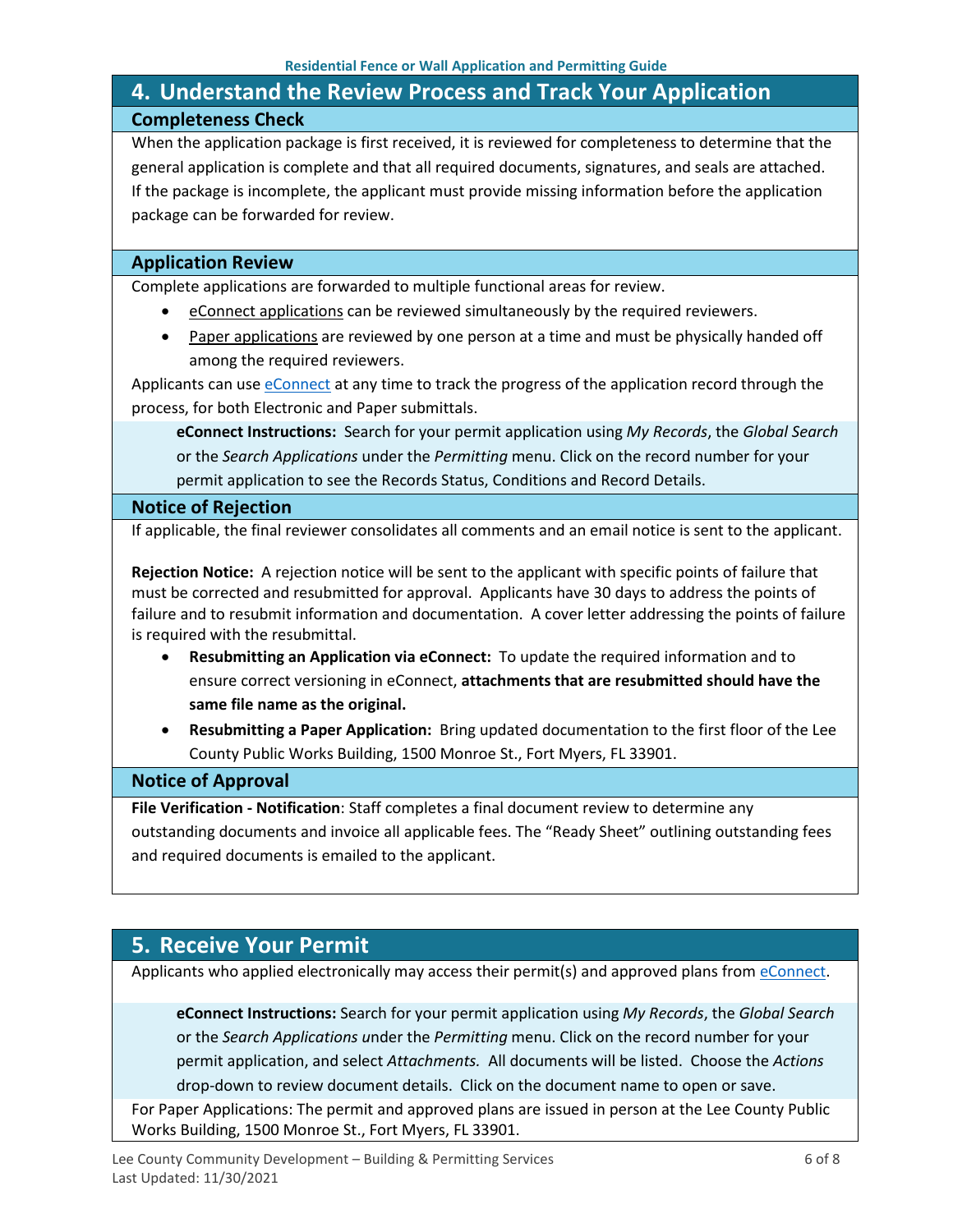Note: Owner-Builders are required by Florida Statute to **personally appear** at the Lee County Public Works Building, 1500 Monroe St., Fort Myers, FL 33901 to sign for the building permit regardless of how it was submitted.

Issued permits must pass at least one inspection within 180 days from issuance or the permit will expire.

# <span id="page-6-0"></span>**6. Pay Your Fee(s)**

All payments must be received prior to scheduling an inspection.

#### **Payment Options:**

- Make payments through [eConnect](https://accelaaca.leegov.com/aca/)
- Deliver the payment in person to the Lee County Public Works Building, 1500 Monroe St., Fort Myers, FL 33901
- Make a credit card payment by phone, 239-533-8997, option \*.

**Cash is not accepted**; please pay by credit/debit card, check, eCheck, or money order.

**eConnect Instructions:** Search for your permit application using *My Records*, the *Global Search,* or the *Search Applications* under the *Permitting* menu. Click on the record number for your permit application, select the menu option for *Payments* >> *Fees,* then click *Pay Fees*  button, review fees, select *Continue Application*, enter your payment information and click *Submit Payment*.

## <span id="page-6-1"></span>**7. Request Inspections(s)**

Reference the issued permit for a list of the required inspections.

When ready, applicants may request inspections through [eConnect,](https://accelaaca.leegov.com/aca/) as well as by calling the [Automated Inspection System,](https://www.leegov.com/dcd/BldPermitServ/Insp/AutoInsp) 239-533-8997.

The Permit, Approved Plans and Manufacturers' Specifications are required to be onsite during the inspection.

**eConnect Instructions:** Search for your permit application using *My Records*, the *Global Search,* or the *Search Applications* under the *Permitting* menu. Click on the record number for your permit application, select *Inspections* then select the *Schedule or Request an Inspection* button, select the inspection(s) from the list and *Continue.* Select the date and verify the contact and location information, then click *Finish.*

#### **Common Inspections Include:**

**Residential Fence, Garden** 120 Fence Final